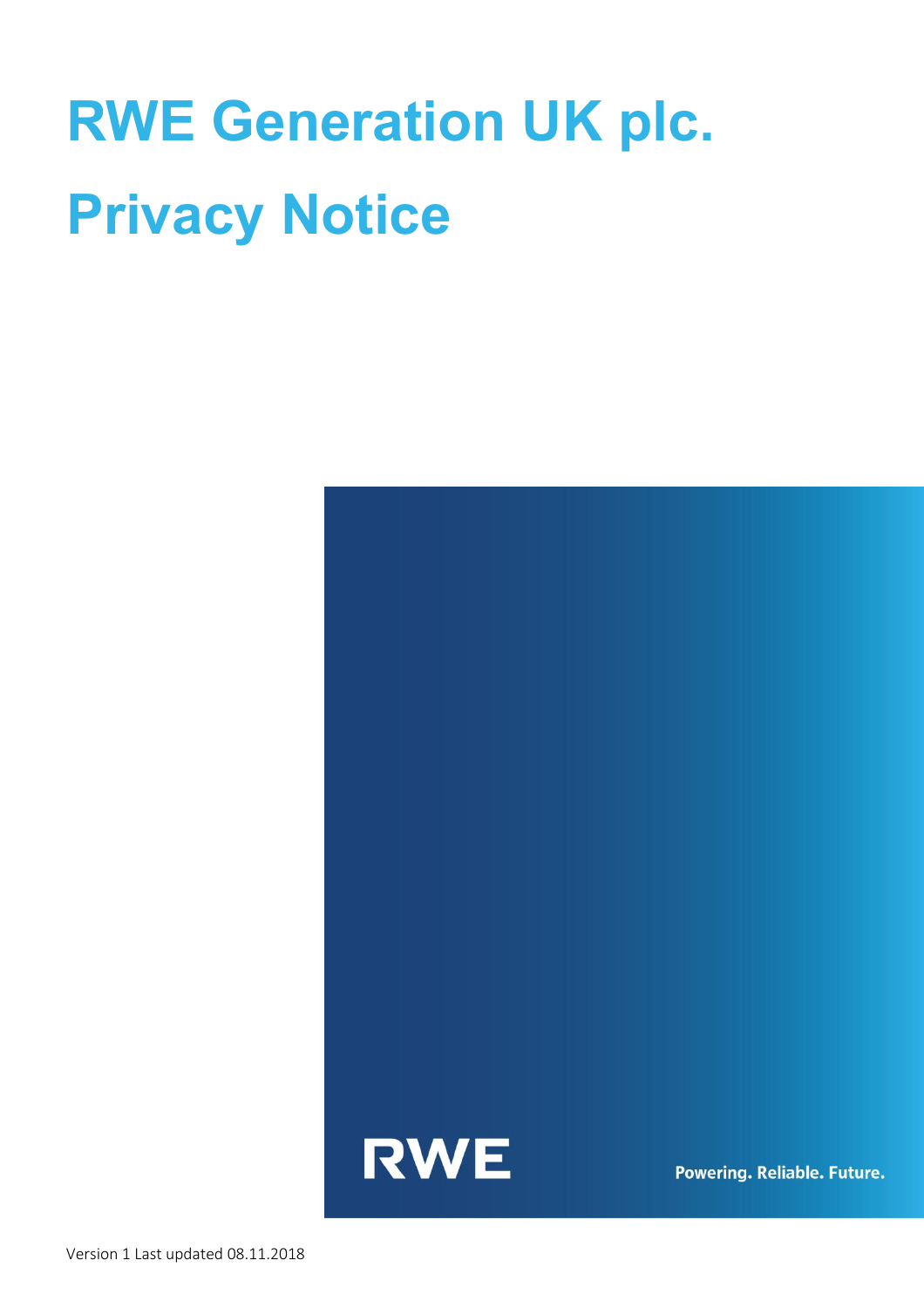# **Privacy Notice**

This notice concerns all our prospective, existing and former suppliers (referred to in this notice as "You" and "Your"). This notice informs you that we may be in possession of your personal data and provides transparency as to how we process such data, our legal basis for such use and your rights in relation to our processing of your personal data, as we are committed to protecting and respecting your privacy. We only process your personal data in accordance with this privacy notice and any associated Data Protection legislation. In this notice the terms "data controller", "data processor", "personal data" each have a meaning set by law, Regulation (EU) 2016/679 General Data Protection Regulation (GDPR) and the Data Protection Act 2018.

# **Scope**

This document concerns RWE Generation UK plc. (the UK Generation business) including all its subsidiary companies and its suppliers.

# **Processing of personal data**

RWE Generation UK plc may have access to some of your personal data and will determine the purposes and means of processing such data. Processing includes collecting and storing of personal data and where RWE Generation UK plc processes third party personal data it will be considered as the '**data controller**.' Therefore, we have a legal responsibility for how we collect and handle your data.

#### **Our group and your products/services**

In order to enable such products and/or services to be provided by you, we may need to share your personal data within our group of companies. You can find out more about RWE on our website at www.rwe.com.

#### **What personal data do we hold on you?**

Whether or not you enter into a contract with us, we may collect personal data from you. We may receive personal data directly from you or we may receive your personal data indirectly from a third party. Usually, we collect personal information about you whenever we are in contact with you and if we are working together. This includes:

- Personal information that you provide when completing online forms via our company website. You may also provide personal information in paper form e.g. signing an agreement or when accessing our sites to deliver goods and/or services.
- If you contact us by phone, email or post, we may keep a record of that correspondence. Therefore, you may have provided personal information in your communications as you have been or are interested in doing business with us. We are also likely to collect personal information if you have or are currently providing goods and/or services.

Reference to your **personal data** means any data which, by itself or with other data we may hold, can be used to identify you. If you are a limited company this may only include your employees' personal business contact details such as business email addresses and phone numbers. If you are a sole trader or partnership, more of the data we hold on your business will be classified as personal data such as financial information and bank account details.

The personal data we may hold will include one or more of the following:

- Business contact name and address (including individual names and addresses of partners or sole traders)
- Contact details may also include email addresses, landline numbers and mobile phone numbers)
- Date of birth
- Professional qualifications/Membership Numbers
- Car registration
- CVs submitted containing personal data as part of a tender submission
- NI Number (for CIS details)
- Unique taxpayer references (UTR)
- Financial Details
- Information from credit reference or fraud prevention agencies
- Registered Office Address (if different from above)Company Registration number (where appropriate)
- Insurance details plus copy certificates (if available)
- Images captured

If you provide information on behalf of anyone else then in doing so you are confirming that you have explained how their information may be used by us and they have given you permission to do so.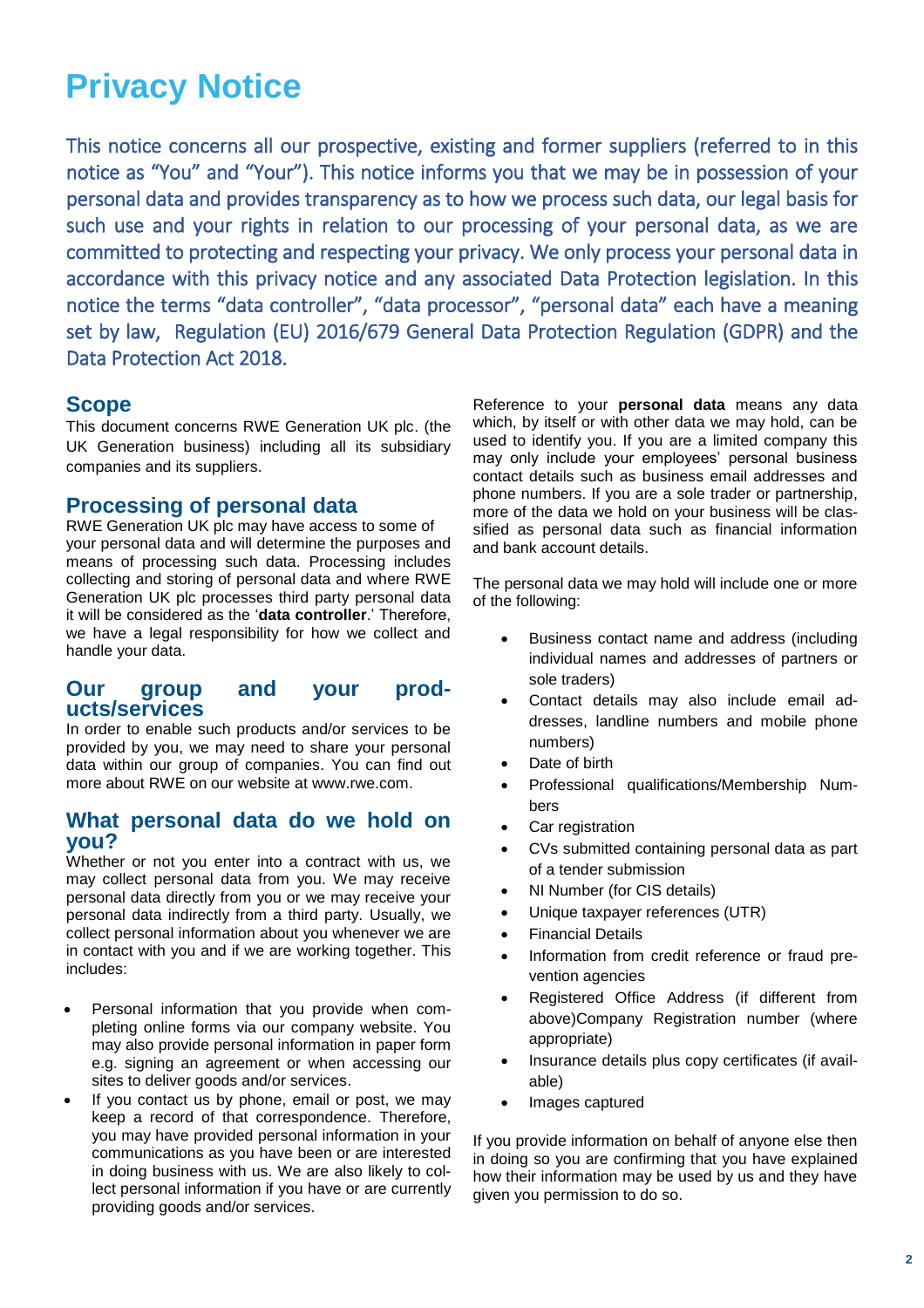You must let us know if any of your contact details change so that we can update our records.

# **What data sourcing methods do we use?**

Most of the personal data we hold on you is collected in a variety of formats including e-mail, post, phone and/or other electronic means. Most of the personal data we hold on you is collected directly by us but we may also collect information from third parties and other industry sources. Third parties will include other industry organisations and companies who have received and/or are involved in the provision of your products and/or services and may include suppliers, agencies, manufacturers etc. This may include referees verifying standards of the products and/or services you have provided. We may also use other external data sources and other companies where you have provided your consent to share your personal data with us.

# **Using your personal data**

This section explains the reasons we will process your personal data and the legal basis we use to do so.

We may only process personal data if we have a legal basis for doing so. The legal bases we rely on to process personal data are as follows:

- Processing is necessary for the performance of a contract or to take steps to enter into a contract
- Processing is necessary for compliance with a legal obligation
- Processing is necessary for the purposes of legitimate interests
- **Consent**

We may carry out the following processing to enter into a contract with you:

- Contact you to make an initial enquiry
- Invite you to tender
- Vendor set up in our Procurement and Finance System
- Vendor pre-approval system
- Contract award
- Make payments against valid invoices
- **Billing**
- Contract management throughout the term of the contract
- Receive and action calls and e-mails in relation to your contract and/or account
- Updating records where necessary
- Complying with any other bespoke contractual requirements (for example bespoke reporting arrangements)
- Setting up and managing your account, which may involve interaction with each service area of our business
- Validating invoices/credit notes and processing billing/tax information
- Sharing data within the group of companies where necessary to provide services
- Obtaining references
- We will carry out the following processing as necessary for our own legitimate interests:
- Recording calls to monitor activities on your account and for internal training purposes
- Responding to and/or addressing complaints and/or claims
- Transferring data between internal departments to share information to fulfil an obligation
- Analysing data for auditing purposes
- Managing payments
- Ensuring the information we hold is accurate and up to date
- Registers on site for signing in and out
- Accident register

- We will carry out processing where required to comply with a legal obligation:

- Sending data to comply with data protection obligations (for example when responding to a data subject access request).
- Compliance with all legal and regulatory requirements e.g. Modern Slavery Act 2015.

We may also process personal information, such as medical information to protect your vital interests

#### **We may share your personal data with third parties**

Some of the personal data we hold we may share with third parties such as agents and other service providers. We may do so for the following reasons:

- We may share personal data with other companies in our group of companies. This may also mean that your personal data is accessed for support and administration purposes.
- Where developing and testing our IT systems or diagnosing and dealing with IT incidents our IT subcontractors may require access to your personal data.
- To agents and service providers (including IT service providers who host our databases) to support our business who may have access to our systems and data in order to provide services to us.
- If an organisation takes over our business or assets we will pass your personal data on to them.
- To obtain professional advice, our legal and professional advisers including our auditors may have access to your personal data.

#### **How we keep your personal data safe?**

Any personal data you send via the post or email is at your own risk but once we receive it we use strict procedural and electronic safeguards to protect it.